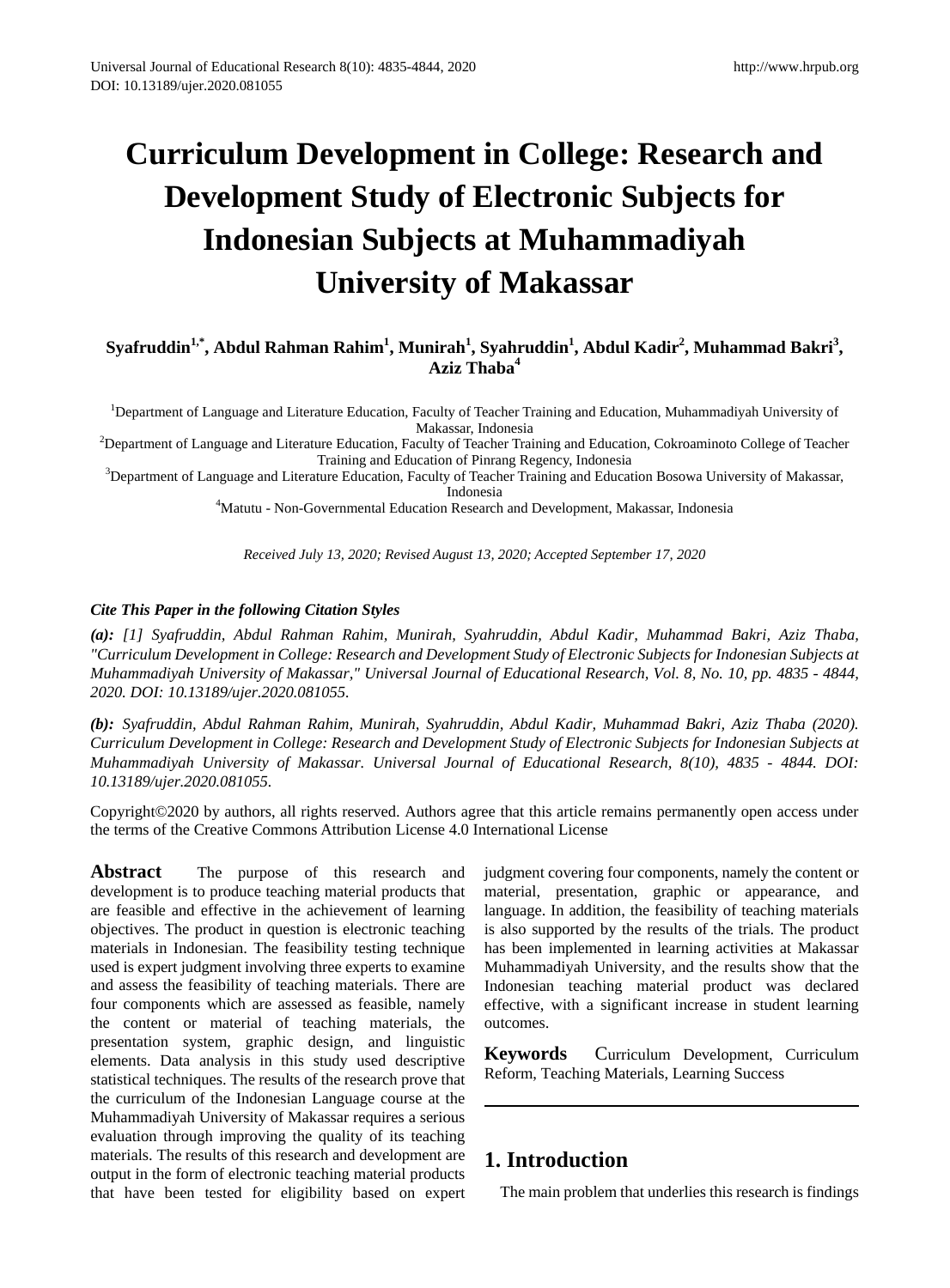related to the limitations of student learning materials. These limitations do not mean that there is no learning material but a lack of effort, low interest, and partly due to the economic limitations of students to get quality teaching material. Because, around the University of Muhammadiyah Makassar itself can be found several book figures who provide teaching materials related to Indonesian Language courses but at a high enough price. This cannot be forced, but rather there are responsibilities and obligations of each lecturer to overcome these problems. Lecturers must be able to design and develop their learning processes so that the objectives to be achieved can be realized according to the ideals of national education. This is as stated in the 1945 Constitution Article 31 paragraph 3 in Muspiroh (2014) that the government strives and organizes a national education system that enhances faith and piety and noble character to educate the life of the nation which is regulated by law. Furthermore, it is emphasized in the National Education System Law Number 20 the Year 2003 Article 40 Paragraph (2a) that education staff (lecturers) are required to have a professional commitment to improving the quality of education (Ramli, 2015). So, there is no longer any reason for educators, especially lecturers, to not think, do activities, be creative, and give birth to the latest innovations in order to fulfil these tasks and responsibilities. The task of developing teaching materials for lecturers is also regulated in Government Regulation (GR) No. 19 of 2005 Article 20 that lecturers are expected to develop learning materials or teaching materials and other supporting devices Sholeh (2017). The GR was emphasized through Permendiknas No. 41 of 2007 concerning Process Standards which read the planning of the learning process, which required lecturers to develop lesson plans Hasanah (2010). Thus, lecturers can no longer circumvent or avoid their obligations to develop teaching material.

Davis (2006) dan Villegas & Lucas (2002), in his writings, explained that educators in the current era are required to behave and think critically to advance the education curriculum. Thinking and being critical should have become a culture or a habit for them. However, Remillard & Bryans (2004) revealed that all of them would succeed if the orientation of the educator was in line with the policy of developing the education curriculum. Not by ignorance of the curriculum and the development of students.

The law in Indonesia explains in detail the instructional instructions for implementing the professional performance of lecturers, one of which is the development of educational processes and units as described in the National Education System Law Number 20 the Year 2003 Article 39 Paragraph (1) that the teaching staff is tasked with implementing administration, management, development, supervision, and technical services to

support education processes and units (Hakim, 2016). As stated Cronjé (2006) that the problem is the situation of lecturers or educators who do not understand and understand their tasks and functions as explained in the law.

Then, do you know the impact of the limitations of students in obtaining quality learning resources and the inability of lecturers to overcome this? The answer is the low quality of the learning process that impacts on the low student learning outcomes. Not only that, students' interest and motivation to learn become low. So that students do not show good enthusiasm because the source of learning is limited, so they are also limited knowledge. This problem can be found in Indonesian Language courses at Muhammdiyah University Makassar. The worst, this course has not been able to bring students to the ability to speak academically well.

The description of the Indonesian teaching materials used by students at the Muhammadiyah University of Makassar is a form of a draft prepared by lecturers by taking material from the internet. The draft is then neatly bound and then distributed to students as a guide for learning. Disseminated here is not a free gift but must be purchased at a high enough price, in terms of quality not guaranteed. Furthermore, students also use the internet as a learning resource. The description of the teaching materials does not meet the eligibility standards. Pendidikan (2006) and Yazid (2011) explain that the signs that must be obeyed in providing (developing) learning materials for students are to pay attention to their feasibility, effectiveness, and practicality. Borg & Gall (1983) also make the same point. According to them, the general procedure of an educational product that has been developed basically consists of two main objectives, namely: (1) developing a product, and then (2) testing the feasibility and effectiveness of the product in achieving its objectives.

In this study, reforming the education curriculum for Indonesian Language courses at the Muhammadiyah University of Makassar is an effort to improve the quality of the curriculum through teaching materials by examining or testing the appropriateness of teaching materials used by students. The test results are used as a reference in developing teaching materials products as a result of improvements from existing teaching materials. Solano -Flores & Nelson - Barber (2001) revealed that currently, a lot of learning material is used without going through stages of scientific testing or assessment so that the results generated from these materials are not truly scientific. (Solano‐Flores & Nelson‐Barber, 2001) revealed that before being used, learning material must really go through the stages of validity or feasibility testing so that the material becomes standardized. Hamsiah, Tang, Tolla, & Jufri (2017) states that the curriculum (teaching material) developed by educators (lecturers) must be measured for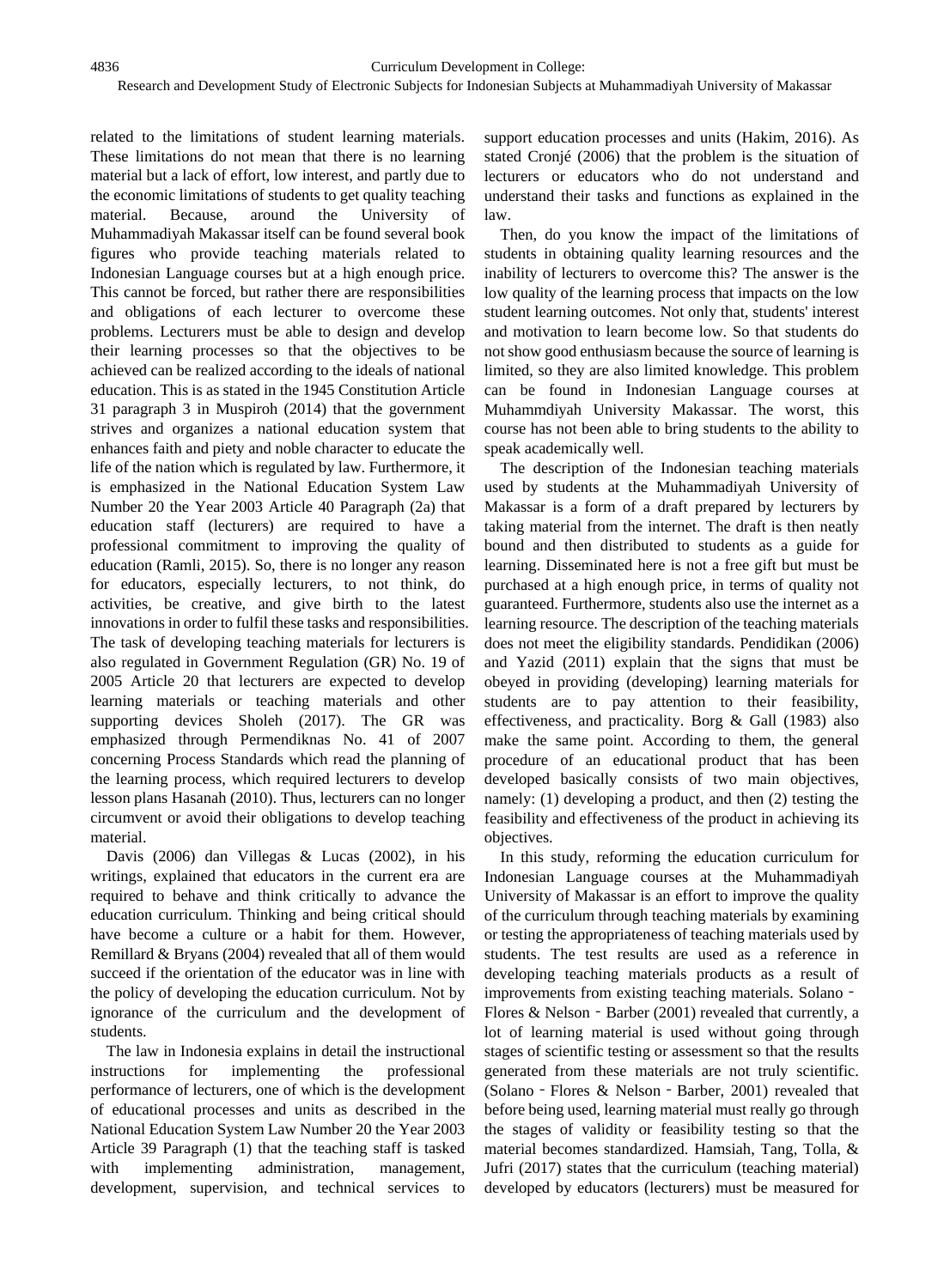eligibility through feasibility testing either conducted by experts or through a series of trials. In developing teaching materials, the design principles and development process used must follow national standards Reiser, Krajcik, Moje, & Marx (2003). According to the National Education Standards Agency (BSNP, 2006), the feasibility of teaching material is reviewed from the results of the assessment of several aspects including the content/material, presentation, graphics, and language.

Uchjana (1989) defines effectiveness as communication in which the process of achieving the planned objectives in accordance with the budgeted costs, the time determined and the number of personnel determined. Therefore, an indicator of effectiveness in the sense of achieving a predetermined goal or goal is a measurement in which a target has been achieved in accordance with what has been planned. Effectiveness is also defined as the power of messages to influence or the ability of messages to influence (Susanto, 1975). According to Susanto's understanding above, effectiveness can be interpreted as a measurement of the achievement of planned goals that have been planned in advance. According to Reigeluth (Yazid, 2011), an important aspect in the effectiveness (potential effect) of an instrument, theory, or model is knowing the level/degree of application of the theory, or model in a given situation. This level of effectiveness, according to Mager, is usually expressed by a numerical scale based on certain criteria. Related to the effectiveness of developing instruments, models, theories in the world of education, Van den Akker (1999) stated: "*Effectiveness refers to the extent that the experiences and outcomes with the intervention are consistent with the intended aims.*"

Kesidou & Roseman (2002) explain that a good curriculum is (a) motivating students to learn, (b) not making it difficult for students to learn, (c) supporting students to create scientific ideas through learning activities. These three concepts by Kesidou, S., & Roseman, J. E., can be used as a reference project for curriculum development in 2061. According to Lynch, Kuipers, Pyke, & Szesze (2005), a curriculum product must have measurable effects on the target subject. Lynch et al. explain that the effectiveness of curriculum products (teaching materials) is measured from the learning outcomes of students by comparing the increase in learning outcomes between learning outcomes before and after the application of the curriculum products. If the learning outcomes are consistently increasing from time to time, then the product can be said to be effective. The effectiveness of teaching material is usually seen from the potential effects in the form of quality of learning outcomes, attitudes, and motivation of students. According to Van den Akker (1999), There are two aspects of effectiveness that must be met by a teaching material, namely (1) Experts and practitioners based on their experience state that the teaching material is effective, (2) Operationally the

teaching material provides the expected results.

## **2. Method**

The research method used is level three research and development (R&D), namely researching and developing existing products and then testing the feasibility and trial of the product. The development classification in this study is to improve the product of teaching materials that were previously used. The prototype of this new teaching material was developed by paying close attention to aspects that were judged to be weak or lacking in previous teaching materials such as material aspects, systematic presentation, grammar, and language. Based on the level of exploration, this research is descriptive. This research was conducted at Muhammadiyah University Makassar in the even semester of 2018-2019. Data collection techniques used were questionnaires and tests. To test the feasibility of teaching materials, a questionnaire was given to experts to be subsequently filled in based on the results of the examination of teaching materials. The data analysis technique used is descriptive statistical techniques. The trial was conducted by using teaching materials in learning than asking students for the subject of the test to determine the feasibility of teaching materials based on the results of the trial. The next step is to carry out implementation and evaluation. Implementation using experimental techniques. Experiments were conducted on 109 students. After the experiment is carried out, the effectiveness of teaching material is measured using a test technique.

## **3. Research Result**

#### **3.1. Description of the Feasibility of Pre-development Teaching Materials**

Following are the results of the re-examination of the feasibility of pre-existing teaching materials from three experts. Aspects of teaching material being examined for eligibility are (1) content or material, (2) presentation system, (3) graphic design, and (4) linguistic elements.

|  |  |  |  | Table 1. Results of material feasibility examination |
|--|--|--|--|------------------------------------------------------|
|--|--|--|--|------------------------------------------------------|

| <b>Validator</b> | Total<br>Score | Percentage of<br><b>Feasibility</b> | <b>Information</b>   |
|------------------|----------------|-------------------------------------|----------------------|
|                  | 45             | 52.94%                              | Enough<br>Feasible   |
| $\mathfrak{D}$   | 41             | 48.23%                              | Less Feasible        |
| 3                | 47             | 55.29%                              | Enough<br>Feasible   |
| Average          | 44.33          | 48.82%                              | <b>Less Feasible</b> |

From the above table, it is known that the total score of aspects of teaching material used by students prior to development is 44.33 (48.82%) of the ideal score of 85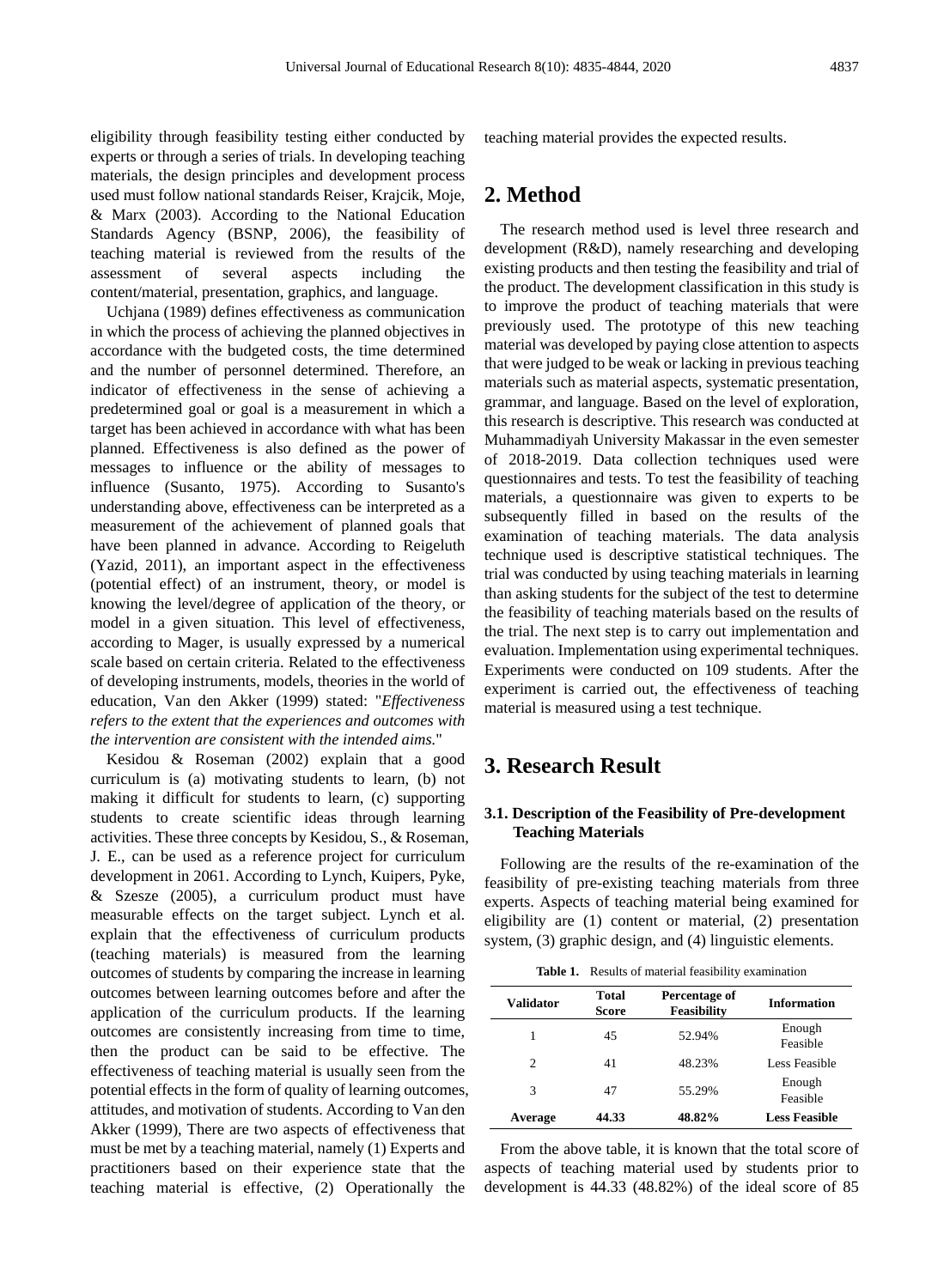which indicates that the teaching material is in the category of less feasible.

**Table 2.** Results of feasibility examination are presented

| Validator | Total<br><b>Score</b> | Percentage of<br><b>Feasibility</b> | <b>Information</b>   |
|-----------|-----------------------|-------------------------------------|----------------------|
|           | 34                    | 52.30%                              | Less Feasible        |
| 2         | 34                    | 52.30%                              | Less Feasible        |
| 3         | 36                    | 55.38%                              | Less Feasible        |
| Average   | 34.67                 | 53.33                               | <b>Less Feasible</b> |

From the table above, note that the total score of the presentation aspect of the teaching materials used by students before the development was 34.67 (53.33%) of the ideal score of 65 which indicates that the presentation of the instructional materials that are in the category of less feasible.

**Table 3.** Results of graphical feasibility examination

| <b>Validator</b> | Total<br><b>Score</b>   | Percentage of<br>Feasibility | <b>Information</b> |
|------------------|-------------------------|------------------------------|--------------------|
| 1                | 72                      | 55.38%                       | Enough<br>Feasible |
| $\overline{c}$   | 69                      | 53.07%                       | Enough             |
| 3                | 72                      | 55.38%                       | Feasible<br>Enough |
|                  |                         |                              | Feasible<br>Enough |
|                  | 55.38%<br>71<br>Average |                              | <b>Feasible</b>    |

From the above table, it is known that the total score of the graphic aspects of teaching material used by students before development is 71 (53.33%) of the ideal score of 130 which indicates that the graphic system of teaching materials is in the category of quite feasible. In this study, the category of being sufficiently adequate did not meet the established standards, so the results of this assessment still concluded that the graphic aspects of teaching materials used by students prior to development were not declared feasible.

**Table 4.** Result of language feasibility examination

| <b>Validator</b> | Total<br><b>Score</b> | Percentage of<br>Feasibility | <b>Information</b> |
|------------------|-----------------------|------------------------------|--------------------|
| 1                | 33                    | 55%                          | Enough<br>Feasible |
| 2                | 34                    | 56.66%                       | Enough             |
| 3                | 34                    | 56.66%                       | Feasible<br>Enough |
|                  |                       |                              | Feasible           |
| Average          | 33.67                 | 56.11%                       | Enough<br>Feasible |

From the above table, it is known that the total score of the language aspects of teaching materials used by students before development is 33.67 (56.11%) of the ideal score of 60 which indicates that the language aspects of the teaching materials are in the category of quite feasible. In this study, the category of being decent enough does not meet the established standards, so the results of this assessment still

conclude that the language aspects of teaching materials used by students before development is not declared feasible

#### **3.2. Description of the Appropriateness of Post-development Teaching Materials**

After the results of the examination of teaching materials are known, the next step is development. The development of this research is an effort to improve the quality of teaching materials based on the results of the examination. That is, pre-existing teaching materials are evaluated and improved again to produce better or higher quality teaching material products. The aspects examined in teaching materials are the same as the examination of previous teaching materials, namely (1) content or material, (2) presentation system, (3) graphic design, and (4) linguistic elements.

**Table 5.** Results of feasibility examination of the post-development materials

| <b>Validator</b> | <b>Total</b><br><b>Score</b> | Percentage of<br><b>Feasibility</b> | <b>Information</b>   |
|------------------|------------------------------|-------------------------------------|----------------------|
|                  | 78                           | 91.76%                              | Very Feasible        |
| 2                | 81                           | 95.29%                              | Very Feasible        |
| 3                | 82                           | 96.47%                              | Very Feasible        |
| Average          | 80.33                        | 94.51%                              | <b>Very Feasible</b> |

From the table above, it is known that the total score of aspects of teaching material after development is 80 (94.51%) of the ideal score of 85 which indicates that the teaching material is in the category of very feasible.

**Table 6.** Results of feasibility examination of the post-development presentation

| <b>Validator</b> | <b>Total</b><br><b>Score</b> | Percentage of<br><b>Feasibility</b> | <b>Information</b>   |
|------------------|------------------------------|-------------------------------------|----------------------|
|                  | 60                           | 92.30%                              | Very Feasible        |
| $\mathfrak{D}$   | 60                           | 92.30%                              | Very Feasible        |
| 3                | 61                           | 93.84%                              | Very Feasible        |
| Average          | 60.33                        | 92.81%                              | <b>Very Feasible</b> |

From the above table, it is known that the total score of aspects of the presentation of teaching materials after development is 60.33 (92.81%) of the ideal score of 65 which indicates that the presentation of the teaching materials is in the very feasible category.

**Table 7.** Results of the post-development graphical feasibility examination

| <b>Validator</b>            | Total<br><b>Score</b> | Percentage of<br>Feasibility | <b>Information</b>   |
|-----------------------------|-----------------------|------------------------------|----------------------|
|                             | 124                   | 95.38%                       | Very Feasible        |
| $\mathcal{D}_{\mathcal{L}}$ | 119                   | 91.53%                       | Very Feasible        |
| 3                           | 125                   | 96.15%                       | Very Feasible        |
| Average                     | 122.67                | 94.35%                       | <b>Very Feasible</b> |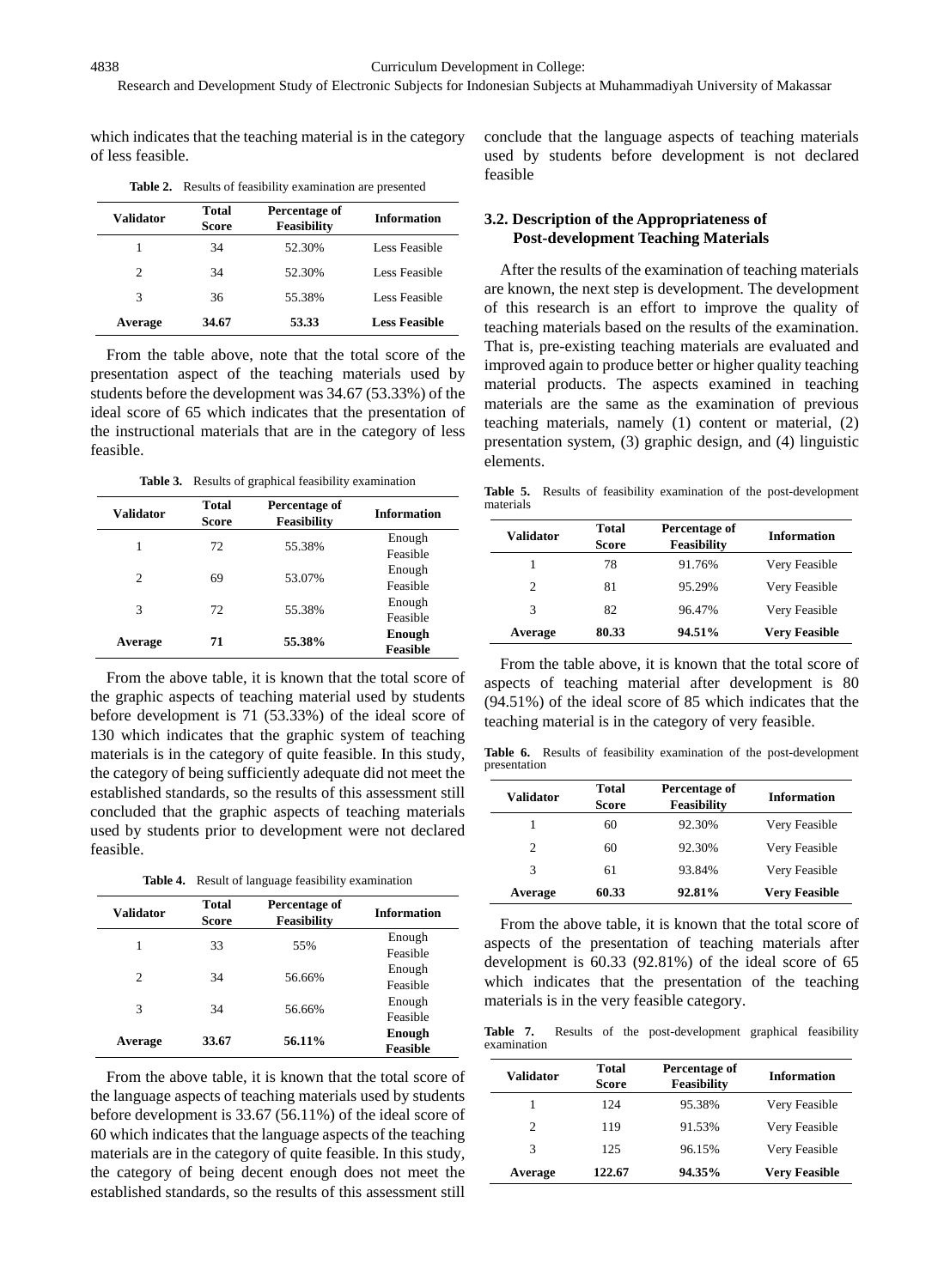From the table above, it is known that the total score of the instructional aspects of the teaching material after the development is 122.67 (94.35%) from the ideal score of 130 which indicates that the graphic management of the teaching material is in the category of very feasible.

**Table 8.** Post-development language feasibility examination results

| Validator | Total<br><b>Score</b> | Percentage of<br><b>Feasibility</b> | <b>Information</b>   |
|-----------|-----------------------|-------------------------------------|----------------------|
|           | 57                    | 95%                                 | Very Feasible        |
| 2         | 56                    | 93.33%                              | Very Feasible        |
| 3         | 58                    | 96.66%                              | Very Feasible        |
| Average   | 57                    | 95%                                 | <b>Very Feasible</b> |

From the table above, it is known that the total score of the language aspects of teaching materials after development is 57 (95%) of the ideal score of 60 which indicates that the graphic system of teaching materials is in the category of very feasible.

#### **3.3. Description of Product Eligibility Based on an Assessment of Limited Trial Subjects**

The trial was conducted on 25 students who were randomly selected. The test results are described as follows

**Table 9.** Frequency distribution of classifications of test subject responses

| <b>Interval</b> | Category           | <b>Frequency</b> | Percentage |
|-----------------|--------------------|------------------|------------|
| 30 and above    | Very Feasible      | 20               | 80         |
| $24 - 29$       | Feasible           | 5                | 20         |
| $18 - 23$       | Enough<br>Feasible | 0                | 0          |
| $12 - 17$       | Less Feasible      | 0                | 0          |
| 11 and below    | Not Feasible       | 0                | 0          |
| Total           |                    | 25               | 100        |

Based on table 9 above, it is known that the responses of test subjects have various tendencies. In this trial, 20 students who responded to teaching materials with a very feasible category, and five students responded to teaching materials with a feasible category. Meanwhile, there were no students who gave enough feasible, less feasible and not feasible responses to teaching materials.

The total response score of 25 test subjects was 781, with a percentage of 89, 25%. From the total score, it is assumed in the following interval table for the tendency of values.

**Table 10.** Broad classification interval of test subject responses

| <b>Interval</b> | Interval of<br>Percentage | Category        |
|-----------------|---------------------------|-----------------|
| 736 - 875       | $84.1\% - 100\%$          | Very Feasible   |
| 596 - 735       | $68.1\% - 84\%$           | Feasible        |
| $456 - 595$     | 52.1% - 68%               | Enough Feasible |
| $316 - 455$     | $36.1 - 52\%$             | Less Feasible   |
| $175 - 315$     | $20\% - 36\%$             | Not Feasible    |

Table 10 above explains that the total score of 781 is at intervals of 736 - 875 (84, 1% - 100%) with the category "very feasible". Based on the results of the assessment of students as test subjects teaching material is declared feasible or can be implemented.

#### **3.4. Description of Product Effectiveness Based on Learning Outcomes of Experimental Trial Subjects**

To find out the effectiveness of the product, a comparison is made between the learning outcomes before the application of the product (pretest) and the learning outcomes after the application of the product (posttest). The results are as follows

| Data      | <b>Frequency</b> | <b>Cumulative Frequency</b> | Percentage | P. Cumulative |
|-----------|------------------|-----------------------------|------------|---------------|
| $7 - 8$   | $\mathbf{0}$     | $\overline{0}$              | $\theta$   | $\mathbf{0}$  |
| $9 - 10$  |                  |                             | 0.9        | 0.9           |
| $11 - 12$ | 12               | 13                          | 11.1       | 12            |
| $13 - 14$ | 36               | 49                          | 33.1       | 45.1          |
| $15 - 16$ | 42               | 91                          | 38.5       | 83.6          |
| $17 - 18$ | 17               | 108                         | 15.5       | 99.1          |
| $19 - 20$ |                  | 109                         | 0.9        | 100           |
| Total     | 109              |                             | 100        |               |

**Table 11.** Frequency distribution of learning outcomes (*pretest)*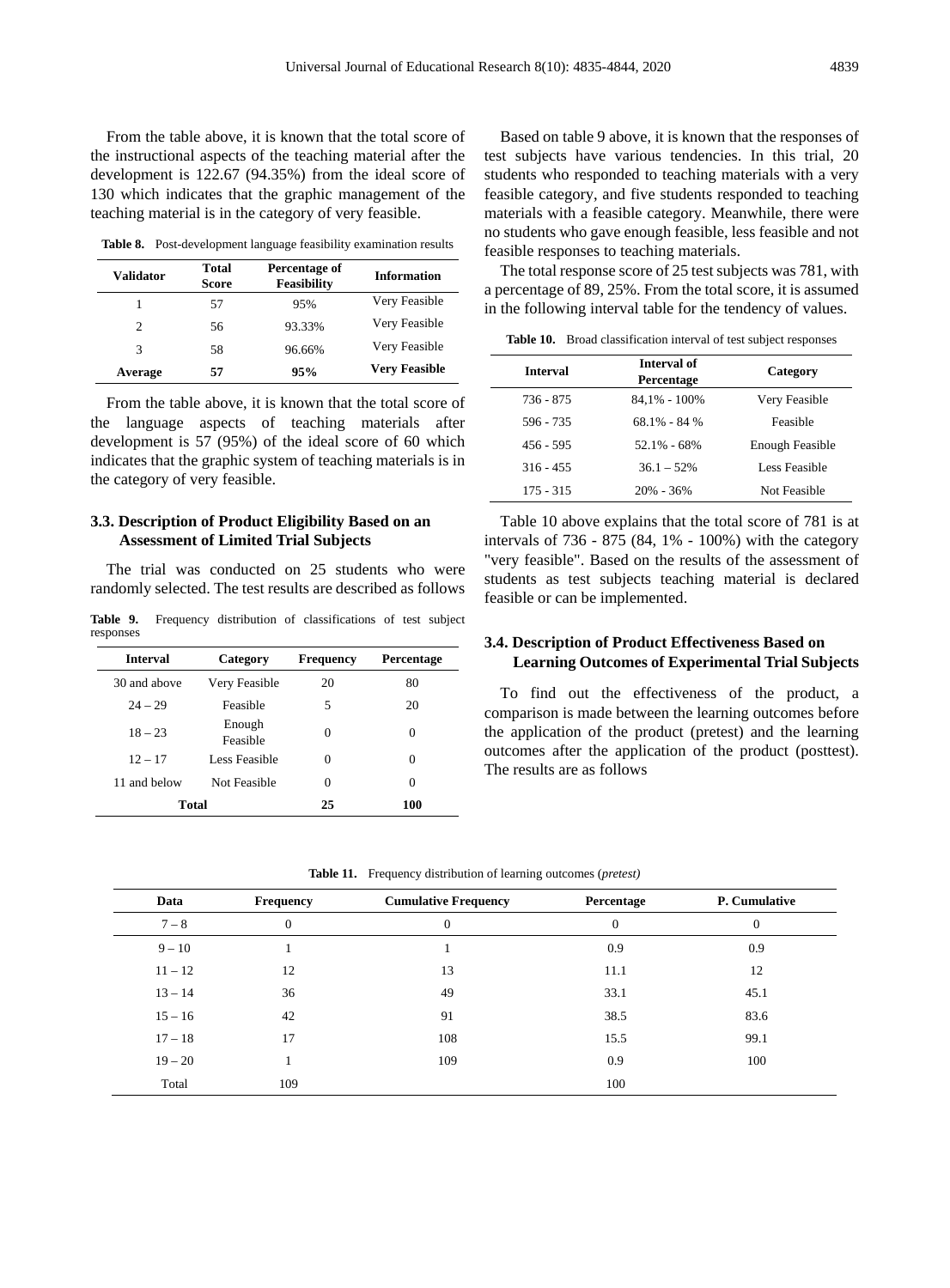Table 11 above shows the pretest learning outcomes of 109 student subjects. From this table, it is known that there are no students who get a score of 7-8, for a score of 9-10 obtained by one student with a percentage of 0, 9%, a score of 11-12 obtained by 12 students with a percentage of 11, 1%, a score of 13 - 14 obtained 36 students with a percentage of 33.1%, a score of 15-16 obtained 42 students with a percentage of 38.5%, a score of 17-18 obtained 17 students with a percentage of 15.5%, and for a score of 19-20 obtained one student with a percentage of 0, 9%. The data of learning outcomes before treatment above presented in the following classification interval table to see trends.

**Table 12.** Classification of test results intervals (*pretest*)

| <b>Interval</b>  | Category  | <b>Frequency</b> | Percentage |
|------------------|-----------|------------------|------------|
| 28 and<br>above  | Very High | 0                | 0          |
| $19 - 27$        | High      | 1                | 0.91       |
| $13 - 18$        | Medium    | 96               | 88.07      |
| $7 - 12$         | Low       | 12               | 11.02      |
| Six and<br>below | Very Low  | $\theta$         | 0          |
|                  | Total     | 109              | 100        |

Table 12 above shows the tendency of the pretest learning outcomes of 109 students to be subjected to extensive trials. From the table, it is known that there were no students whose learning outcomes were in the very high category, one person (0.91%) was in the high learning outcomes category, 96 people (88.07%) were in the high learning outcomes category, 12 people (11.02%) were in the category of learning outcomes are low, and nothing is netted with very low learning outcomes.

**Table 13.** Frequency distribution of learning outcomes (*posttest)*

| Data      | <b>Frequency</b> | <b>Cumulative</b><br><b>Frequency</b> | <b>Percent</b><br>age | Р.<br><b>Cumulative</b> |
|-----------|------------------|---------------------------------------|-----------------------|-------------------------|
| $11 - 12$ | 5                | 5                                     | 4.5                   | 4.5                     |
| $13 - 14$ | 12               | 17                                    | 11.1                  | 15.6                    |
| $15 - 16$ | 7                | 24                                    | 6.4                   | 22                      |
| $17 - 18$ | 1                | 25                                    | 0.9                   | 22.9                    |
| $19 - 20$ | 10               | 35                                    | 9.2                   | 32.1                    |
| $21 - 22$ | 30               | 65                                    | 27.5                  | 59.6                    |
| $23 - 24$ | 34               | 99                                    | 31.2                  | 90.8                    |
| $25 - 26$ | 10               | 109                                   | 9.2                   | 100                     |
| Total     | 109              |                                       | 100                   |                         |

Table 13 above shows the posttest learning outcomes of 109 student subjects. From this table, it is known that five students who received a score of 11-12 with a percentage of 4.5%, for a score of 13-14 obtained 12 students with a percentage of 11, 1%, a score of 15-16 obtained seven students with a percentage of 6, 4%, a score of 17-18 was obtained by one student with a percentage of 0, 9%, a score of 19-20 was obtained by ten students with a percentage of 9, 2%, a score of 21-22 was obtained by 30 students with a percentage of 27, 5%, a score of 23-24 34 students obtained with a percentage of 31.2%, and for a score of 25-26, there were ten students with a percentage of 9.2%.

Learning outcomes data after the treatment (treatment) above presented in the following classification interval table to see trends.

**Table 14.** Classification intervals of learning outcomes (*posttest*)

| <b>Interval</b>  | Category  | <b>Frequency</b> | Percentage |
|------------------|-----------|------------------|------------|
| 28 and<br>above  | Very High | $\theta$         | 0          |
| $19 - 27$        | High      | 84               | 77.06      |
| $13 - 18$        | Medium    | 20               | 18.34      |
| $7 - 12$         | Low       | 5                | 4.60       |
| Six and<br>helow | Very Low  | $\theta$         | $\theta$   |
| <b>Total</b>     |           | 109              | 100        |

Table 14 above shows the tendency of posttest learning outcomes of 109 students who are subject to implementation. From the table, it is known that there were no students who netted learning outcomes in the very high category, 84 people (77.06%) were in the high learning outcomes category, 20 people (18, 34%) were in the medium learning outcomes category, five people (4, 60 %) in the category of low learning outcomes, and no one netted with very low learning outcomes.

# **4. Discussion**

Human culture, needs, and behaviour develop as the rate of development of the times. Likewise, in the world of education, the components that are in it must always develop towards a better direction with the times. One of these components is the curriculum. Therefore, researchers hoped that all parties involved or involved in the world of education must be able to position themselves as agents of change. In this case, the lecturer has a position as the main pillar of the change. Rutherford (1971), in his writings, revealed that in order to achieve educational reform in a better direction, the initial step that must be taken is to prepare the brain actors for educational reform. In this case, Rutherford positioned the role of educators (teachers or lecturers) as its main pillar. Therefore, it is not wrong if Kemenristek Dikti synergizes with university institutions strictly and seriously in developing the potential and skills of lecturers through various training programs both mandatory and supplementary in nature such as the Pekerti program, Applied Approach, Lesson Study, Workshop, etc. The important role of an educator in educational reform is also stated by Mbarushimana & Allida (2017) that educators have a very important role in changing the curriculum for the better. The forms of participation are planners, designers, agents of change, and evaluators.

After understanding the strategic role of a lecturer in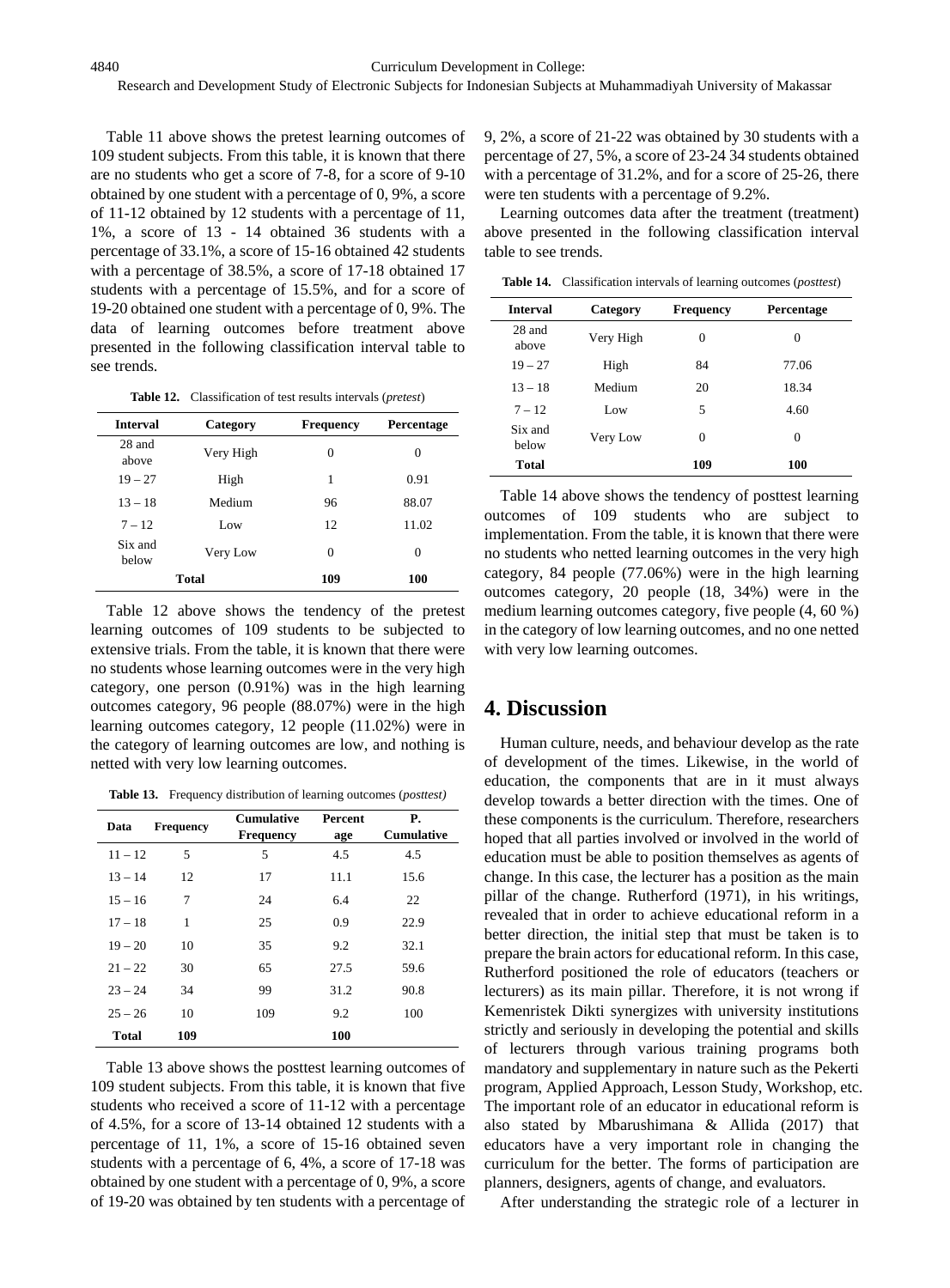reforming the education curriculum, the question that must be answered is how to make the curriculum quality? Stabback (2016) in his paper entitled "What Make Quality Curriculum?" provides practical concepts on how to make the curriculum quality through evaluation procedures and ongoing curriculum development. According to Stabback, this effort will minimize the weaknesses that exist in the curriculum, then ultimately create a quality final curriculum product. This is what researchers are trying to carry out with research activities and development of educational curriculum tools, especially teaching materials in Indonesian language courses at Muhammadiyah University, Makassar. This research and development activity begins with a study of the problems contained in the curriculum. As a result, it is known that the quality of teaching materials used so far has not met the standards of eligibility both in terms of content, presentation, graphics, and language. In developing teaching materials, the design principles and development process used must follow national standards Reiser et al. (2003). Badan Standar Nasional Pendidikan (BSNP, 2006) explains that the criteria for good or proper teaching material are measured through the aspects of content, presentation, graphics, and language. If the four components have not been reached, the teaching material is not yet suitable for use. If this is avoided, it will have an impact on the learning process and student outcomes. This is indeed true, the survey results regarding the Muhammadiyah University Makassar's student satisfaction with the availability of learning facilities in the form of teaching materials showed that only 7% of students stated that they were quite satisfied and considered the teaching materials used in learning to be sufficient, 83% of students expressed less satisfaction and assessed the teaching materials that were used in inadequate learning, and another 10% expressed dissatisfaction with teaching materials because during the learning process the teaching materials were inadequate or did not meet student expectations. This has a direct impact on the quality of student learning processes and outcomes. The results of interviews with students confirmed that the lack of quality teaching materials disrupts interest and learning activities. Students find it difficult to explore the critical power of the material due to material resources that are not available. The result, during the learning process, students only play an active role as a listener and note-taker. In fact, it is expected that students are actively involved and participative in the whole series of learning. This problem is also the basis for consideration of development research that has been conducted by Sehe, Tolla, Kamaruddin, & Hamsa (2016), Irlidiya, Tolla, Noni, & Anshari (2015), Kamariah, Husain, Atmowardoyo, & Salija (2018), Suriaman, Rahman, & Noni (2018), (Hamsiah et al., 2017).

The impact of the problems experienced by students due to the unavailability of teaching materials is low learning outcomes. The impact of the problems experienced by students due to the unavailability of teaching materials is

the low learning outcomes, so emphasized that teaching materials are very important in their role in learning. Without teaching material, the direction of learning becomes uncertain so that it will be difficult to reach the goal. The results showed that the tendency of the pretest learning outcomes of 109 students who were subjected to implementation was that there were no students whose learning outcomes were in the very high category, only one person (0.91%) was in the category of high learning outcomes, 96 people (88.07%) were in the category learning outcomes are quite high, 12 people (11.02%) in the category of low learning outcomes, and no one netted with very low learning outcomes. If examined more closely, the figure of 88.07% for students with quite high learning outcomes is still far from expectations.

From the problems that have been described, a common thread is drawn that the Indonesian teaching materials used so far need to be improved through quality development activities. Quality improvement, in this case, is viewed from the aspect of the construction of teaching materials. The design of teaching materials developed is based on electronics. This electronic media selection consideration refers to the results of studies of some of the results of research development as conducted by Wahyudi (2012) that electronic-based teaching materials make it easier for students to understand learning materials, increase the atmosphere of activity, and improve student learning outcomes.

In development research, after the prototype of teaching materials is developed, the initial step taken is feasibility testing. Testing the feasibility of teaching materials involves experts and practitioners who are asked to read and examine the content and structure of teaching materials, including content, presentation, graphics, linguistic, and media carefully. This feasibility test is very important, Solano‐Flores & Nelson‐Barber (2001) revealed that currently, a lot of learning material is used without going through stages of scientific testing or assessment so that the results generated from these materials are not truly scientific. Therefore, before it is used, learning materials must really go through the stages of testing the validity or feasibility so that the material becomes standardized. This stage of a feasibility assessment is also carried out in research and development Rukayah, Tolla, & Ramly (2018), Sehe et al. (2016), Irlidiya et al. (2015), Kamariah et al. (2018), Suriaman et al. (2018), Hamsiah et al. (2017). Related to the feasibility of the developed curriculum instrument, Sugiyono (2013) explained that the instrument or device to be used in 1 particular population must go through a series of trials in a limited group to determine the level of validity. While Prastowo (2015) explained that one of the conditions that must be taken by educators in testing the feasibility of using teaching materials that were developed was through a series of trials on the subject (students).

Assessment of the feasibility of teaching materials is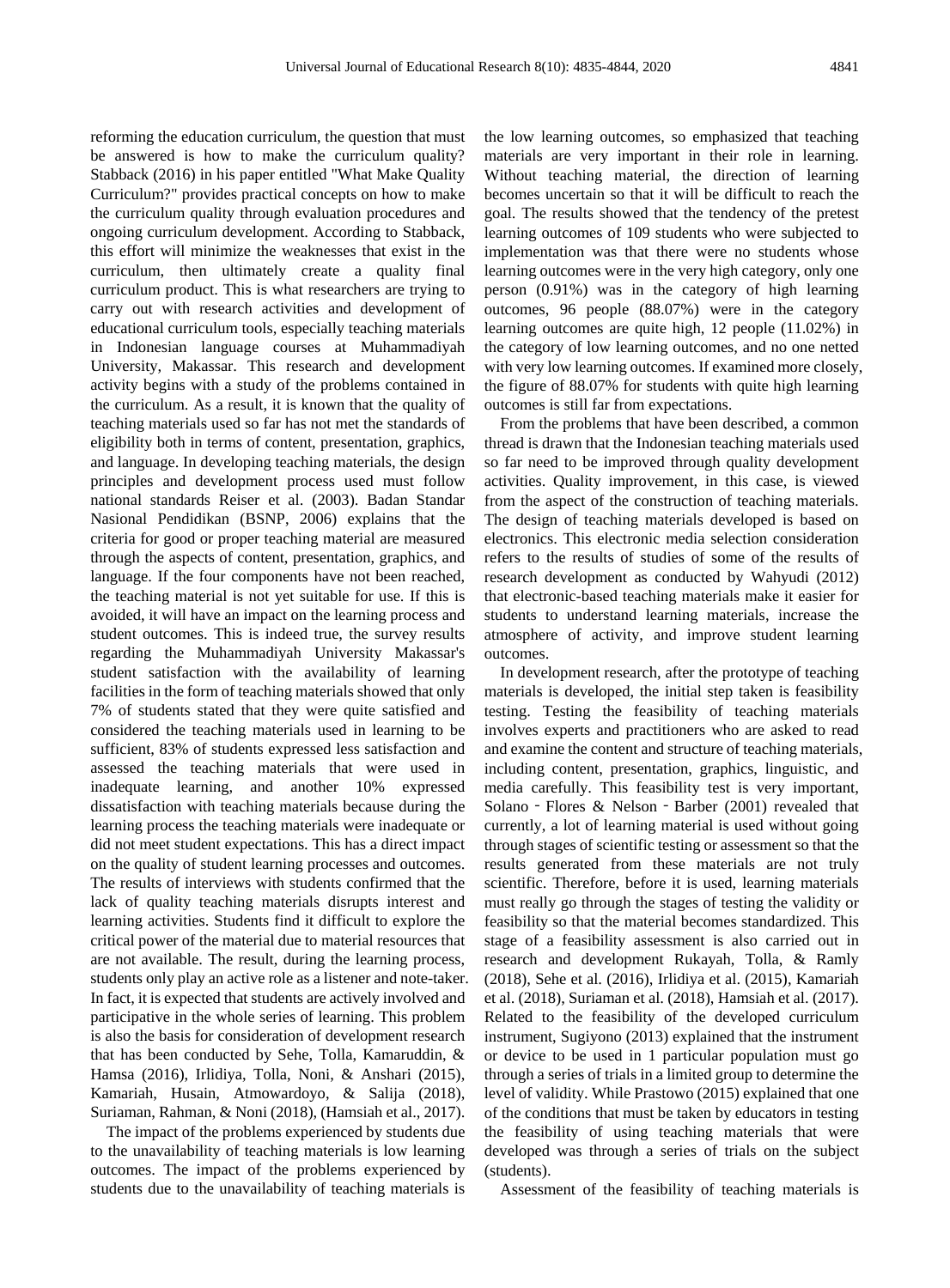carried out on an ongoing basis until declared valid by the validator. In this case, the teaching materials that have been developed by researchers are tested for eligibility in two stages. This is because, in the first assessment, there were still a number of weaknesses or errors that resulted in the validator giving the highest feasibility value to the category quite feasible. Meanwhile, the standard of the feasibility of teaching materials required at a minimum must be in the appropriate category and the maximum in the very feasible category. Therefore, all forms of weakness or error encountered in stage 1 assessment must be revised. Next, the revision results are checked again to find out the level of eligibility.

Furthermore, after the teaching material is declared feasible based on the results of the feasibility test by the expert, the teaching material must go through a trial phase. The trials are divided into two parts, namely limited trials and extensive trials. This trial is a prerequisite for teaching materials to be used in real learning. This is as determined by Dick, Carey, & Carey (2005) dan Borg & Gall (1983) through the development model he created. The results of the questionnaire on 25 students, the total score of the feasibility of teaching materials in the broad trial phase are 781 at intervals of 736 - 875 (84, 1% - 100%) in the "very feasible" category. Thus, the first condition of good teaching materials used in learning has been fulfilled, namely, the feasibility of being tested based on the results of the assessment and the results of the trial. Separate the two conditions, namely the effectiveness and practicality of teaching materials (BSNP, 2006). However, in this study practicality is not measured.

Learning is related to the acquisition, modification of knowledge, skills, strategies, beliefs, attitudes, and human behaviour (Schunk, 2012). By learning, humans try to change. Lecturers are the main actors who encourage change in students by learning. Therefore, the success of student learning itself is in the lecturers and curriculum. Taba (1962) in his book titled Curriculum Development: Theory and Practice proposes that there is a definite order in designing a rational and dynamic curriculum in which lecturers or educators must participate or be involved in the core in developing their own curriculum (grassroots approach) which is a representation of reality in the college high. This means that it is the lecturer who better understands his own learning environment, such as what he needs and the needs of students in learning. In this case, developing teaching materials conducted by lecturers is a demand given the students' need for better learning. For example, when a lecturer identifies the low student learning outcomes due to the poor quality of teaching materials used, the action that should be taken by the lecturer is to revise the weaknesses or weaknesses of the teaching materials or at the same time to create new teaching materials. So that is meant in development.

Related to the developed teaching material products, new stages are needed to find out the effectiveness of these teaching materials. Because one of the main requirements of a teaching material that can be used is effective in achieving learning objectives. One of the learning goals is realized through learning outcomes. Talking about the use of teaching materials to make changes in student learning outcomes there are three possibilities that can occur, namely (1) the benefits of change occur in a short time, (2) the benefits of changes in a long time, and (3) the absence of benefits that occur (Ormrod in Arsyad, Rahman, & Ahmar, 2017). The effectiveness measure in this research and development, of the three possibilities, only refers to the first possibility. Because it is very effective when the benefits of an object (teaching material) can be seen or felt in a short time (fast). This is in line with the results of extensive trials of the development of Indonesian teaching materials for students at Muhammadiyah University Makassar.

The effectiveness of teaching materials is measured through learning outcomes and responses. First, the implementation of Indonesian electronic teaching materials can improve student learning outcomes. It is known that the number of students netted with high learning outcomes categories before treatment is only one person. However, after implementation, student learning outcomes netted in the high category increased significantly to 84 people. Student responses to the effectiveness of teaching materials show that teaching materials are very effectively used in learning. The total response score of 25 test subjects was 781 with a percentage of 89, 25 in the 736 - 875 interval (84, 1% - 100%) in the "very feasible" category.

Learning is a meaningful process. All components applied during the learning process will be recorded and internalized directly by the learner (Ansyar, 2017). Therefore, the good or bad of the process that is passed will be measured by the mind and heart of each participant learning. That is, when students take part in learning activities, they will automatically assess the learning components, such as the quality of teaching lecturers, class management, and even the quality of teaching materials used. Therefore, lecturers need to encourage or motivate students to learn. As the theory of learning behaviourism, that learning is the result of the encouragement of external events that lead to changes in observed human behaviour (Brown & Green, 2019).

Development of teaching materials has certainly been done by many previous researchers, especially Indonesian language teaching materials. However, this does not kill the motivation to work and the creativity of researchers to do the same thing but still puts forward the values of novelty (innovative) for the work that researchers create with work or teaching materials that have been there before. Based on these assumptions, the researcher realizes the importance of a systematic, empirical and logical process in realizing this research and development activity. Indonesian digital teaching materials are developed by looking at and considering the weaknesses in the previous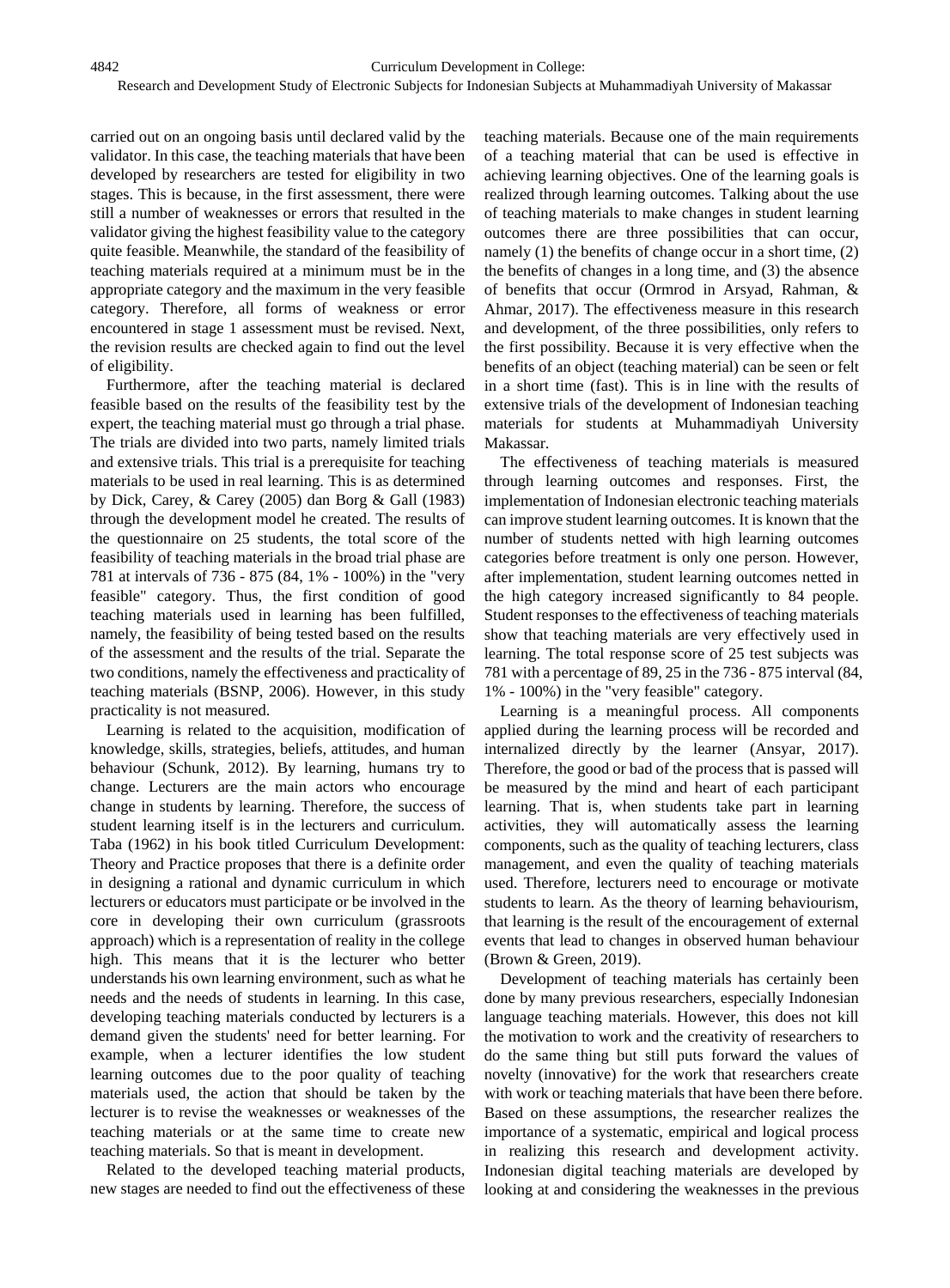teaching materials, developed by analyzing the learning needs of students, and have gone through a series of feasibility tests. The presentation system of teaching materials is developed by referring to the weaknesses of the presentation found in the previous teaching materials, and then it has gone through a series of feasibility tests. In addition, the graphics of teaching materials are arranged systematically, harmoniously and are attractive to users. Furthermore, the language aspect of teaching materials has gone through a series of feasibility tests. The material aspect of teaching materials has met the readability standard. All the weaknesses in previous teaching materials have been avoided based on the results of expert and practitioner evaluations. This teaching material is presented in electronic form by utilizing AutoPlay digital media. Digital electronic technology-based learning is the demand of today's education world. This is as a form of adaptation to the rate of development of the times, especially in the era of the industrial revolution 4.0 or better known as the millennial era. Not only that, but the need for electronic teaching materials is also inevitable in view of the styles and characteristics of current student learning, all of which are indicated in technological progress. So, lecturers are always required to adapt and innovate with all their creativity to create a good

## **5. Conclusions**

professional climate

The Indonesian electronic teaching material that has been produced through Research and Development is present as an effort to improve the quality of teaching materials used at the Muhammadiyah University of Makassar. In the process of development, the teaching material has been through a series of due diligence and effectiveness, and the Indonesian electronic teaching material has a quality guarantee in accordance with good teaching material standards according to the National Education Standards Agency (BSNP).

The results of the feasibility test or the validity of the teaching material construction indicate that the components of the content or material, the presentation system, the graphics, and the language have met the ideal teaching material standards based on expert judgment. The appropriateness of the component content or material in the Scientific Writing teaching material means the accuracy and validity of the selection of standardized content or material and as it should be learned. Thus, students will really get the material in accordance with their learning needs. The feasibility of the components of the presentation of teaching materials for Scientific Writing means that all parts in the teaching materials meet the requirements and standards of arrangement in harmony. Thus, students will be easier, systematic, directed, and measurable in using teaching materials. Not only that, with a good arrangement or presentation, but students' interest or motivation to use teaching materials will also be better too. The feasibility of graphic means that the graphic construction contained in the teaching material meets the harmonious and proportional standards so that the presentation structure is clear and systematic. That way, when this teaching material is used, the appearance will be a good centre of view for its users. The feasibility of language in teaching materials means teaching materials have good communicative power towards its users. Thus, if teaching materials are used by students, the contents or materials in them are easily understood by students.

The presence of Indonesian electronic teaching materials is able to overcome the problems faced by students, especially the low learning outcomes and student responses to teaching materials. This is evidenced by the results of the trial. Thus, this further clarifies the reliability of teaching materials to be used in learning to achieve goals based on their construction and operations. Indonesian-based electronic teaching materials are effectively used in learning to improve student learning outcomes. It is known that the number of students who were netted with high category learning outcomes prior to the implementation of teaching materials developed was only one person. However, after the implementation of teaching materials in Indonesian language learning, student learning outcomes netted in the high category increased significantly to 84 people. Student responses to the effectiveness of teaching materials show that teaching materials are very effectively used in learning.

## **REFERENCES**

- [1] Ansyar, M. (2017). Kurikulum: Hakikat, Fondasi, Desain dan Pengembangan. Prenada Media.
- [2] Arsyad, N., Rahman, A., & Ahmar, A. S. (2017). Developing a self-learning model based on open-ended questions to increase the students' creativity in calculus. Global Journal of Engineering Education, 9(2), 143–147.
- [3] Borg, W. R., & Gall, M. D. (1983). Instructor's manual for educational research: to accompany educational research: an introduction. Longman.
- [4] Brown, A. H., & Green, T. D. (2019). The essentials of instructional design: Connecting fundamental principles with process and practice. Routledge.
- [5] BSNP, T. (2006). Standar Isi. Jakarta. Badan Standar Nasional Pendidikan.
- [6] Cronjé, J. (2006). Paradigms regained: Toward integrating objectivism and constructivism in instructional design and the learning sciences. Educational Technology Research and Development, 54(4), 387–416.
- [7] Davis, E. A. (2006). Characterizing productive reflection among preservice elementary teachers: Seeing what matters. Teaching and Teacher Education, 22(3), 281–301.
- [8] Dick, W., Carey, L., & Carey, J. O. (2005). The systematic